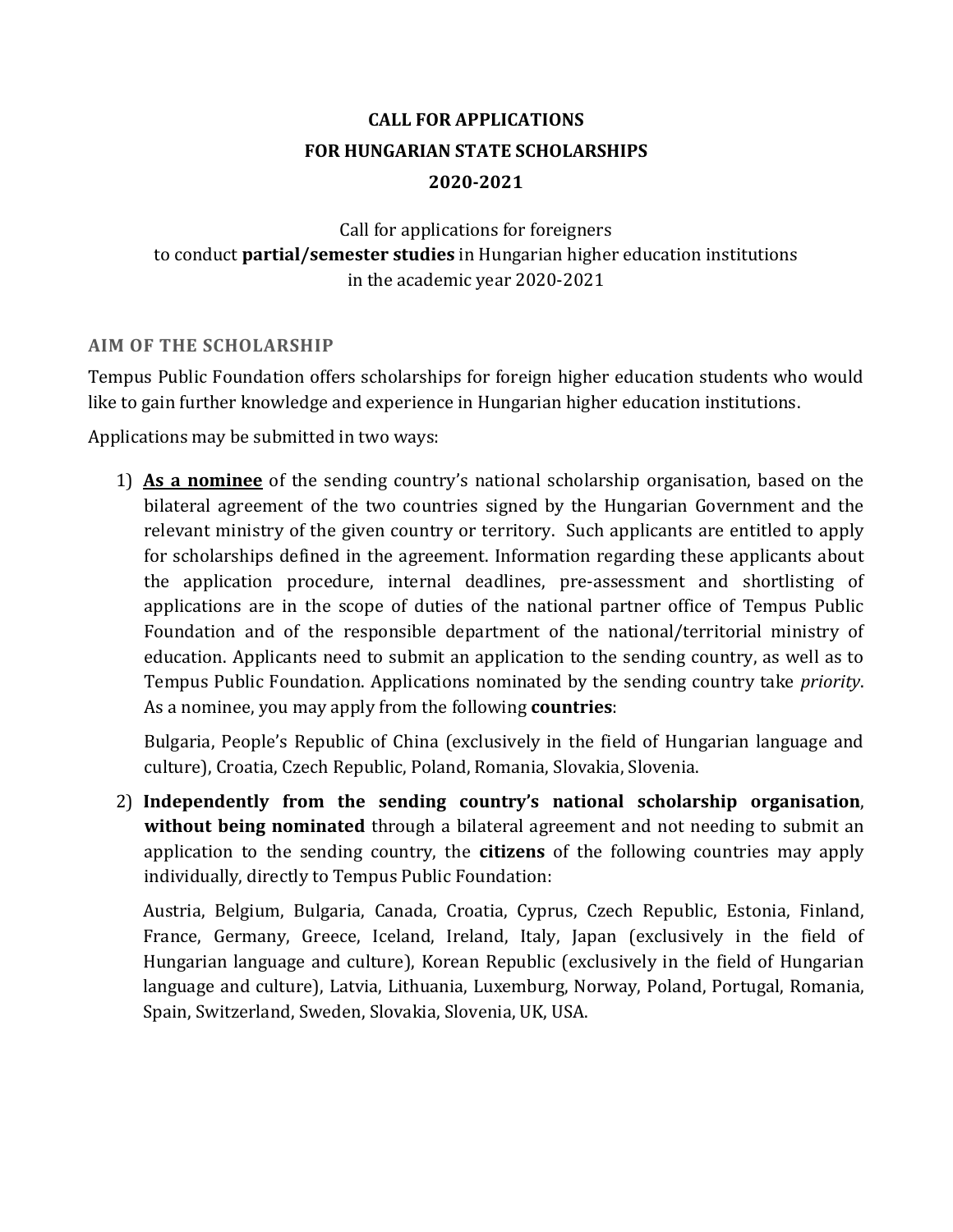## **SCHOLARSHIP TYPES**

Applicants for partial/semester bachelor master and doctoral studies can only apply for programs held in **Hungarian language** (except for art studies where studies in English is possible). The tuition fee is covered by the Hungarian state.

## **ELIGIBILITY**

**Partial/semester bachelor or master studies** (3-10 months) are primarily for students majoring in Hungarian language and literature, as well as for other students enrolled outside Hungary at the bachelor or master level or in a single-track higher education programme, such as General Medicine, Dentistry, Pharmaceutical or Veterinary Studies, Architecture and Law. To apply, students are required to have minimum one completed semester at their home institutions.

**Partial/semester doctoral studies** (1-10 months) are available for applicants who are enrolled in a PhD programme at an accredited higher education institution in a foreign country (not in Hungary).

Partial/semester studies are available only for those who are **enrolled in one of the higher education institutions** of the partner relations. The enrolled status is necessary at the moment of application.

The following are not entitled to apply:

- **Foreign citizens with an immigration/ settlement permit or in the course of applying for** such a permit in Hungary
- Dual (Hungarian-Foreign) citizens
- **Foreign citizens with permanent residence in Hungary**
- **Foreign citizens employed as defined by the Hungarian Labour Law**
- $\rightarrow$  Students in employment applying for part-time or correspondence study programmes.

## **AGE LIMIT FOR APPLICANTS**

Applicants must be over 18 at the time of submitting the application. There is no age limit.

#### **FURTHER IMPORTANT INFORMATION**

Scholarships offered by Tempus Public Foundation allow for studies in any field of arts or sciences at an accredited Hungarian state- or church-owned higher education institution.

**At most one application can be submitted for partial/semester studies (in case of several applications, the last one will be considered as valid).** Students may submit another application for summer courses <u>or</u> for study visits in case they do not overlap in time. The applicant can thus be granted with a second scholarship if there is no time overlap between the two and if the budgetary allocations make it possible.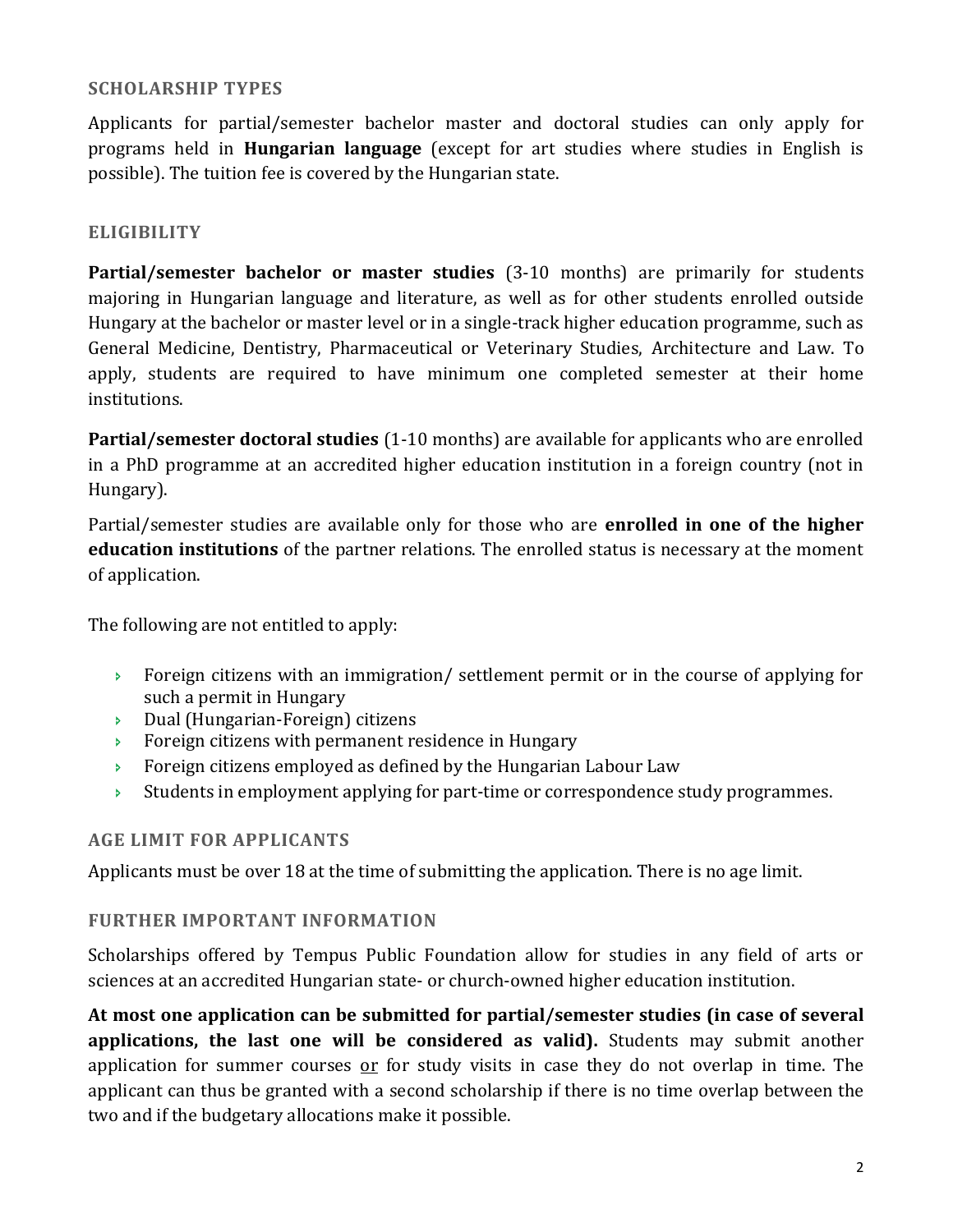In case of receiving any **other Hungarian-state or EU scholarships** granted by Tempus Public Foundation for the same time period, applicants are not eligible for the Bilateral State Scholarship.

Scholarship-holders must stay in Hungary during the entire period of their studies, excluding school and public holidays.

# **SUBMITTING THE APPLICATION**

Applicants should submit their applications **in the online system** of Tempus Public Foundation [\(https://scholarship.hu/\)](https://scholarship.hu/) in the following way:

- R**egister** with a user ID and password.
- After registration, fill in the CV tab and attach the applications documents under 'Documents to be submitted'.
- For the application, a **technical online application guide** can be found on our webpage [\(http://tka.hu/international-programmes/4133/information-for-applicants\)](http://tka.hu/international-programmes/4133/information-for-applicants).

## **Please note that we can only accept complete applications submitted before the deadline through the online system. Applications submitted via post or e-mail will not be accepted.**

Before starting the online procedure please read our **Online Application Guide** carefully and do not wait until the last few days to apply.

**Deadline: 27th February 2020, Thursday, 11 pm** (closure of the online application system)

# **Please note that applications with formal errors and incomplete applications cannot be accepted and they will be automatically rejected.**

# **Please keep your USER ID and PASSWORD used for registration as you will need them later on.**

# **In case of several applications, the last one will be considered as valid.**

Note: Applicants applying under the bilateral agreement system should submit their applications and required documents to the organization responsible for scholarships in the sending country, too. These scholarship offices or responsible ministries work with individual deadlines. Applicants are advised to contact the responsible organisation of their sending country as soon as possible so that it can officially rank and nominate the applications to Tempus Public Foundation.

## **DOCUMENTS TO BE SUBMITTED**

Applications have to include the below-listed documents.

The language of the **documents** can be **Hungarian, English, French or German**. If they are not written in any of these four languages, their **official Hungarian or English translations** must also be attached. (Documents with the stamp and signature of the issuing institution on letterhead can be considered as official, there is no need to have it translated by a translator office.)

General application documents necessary **for all applicants of partial/semester studies:**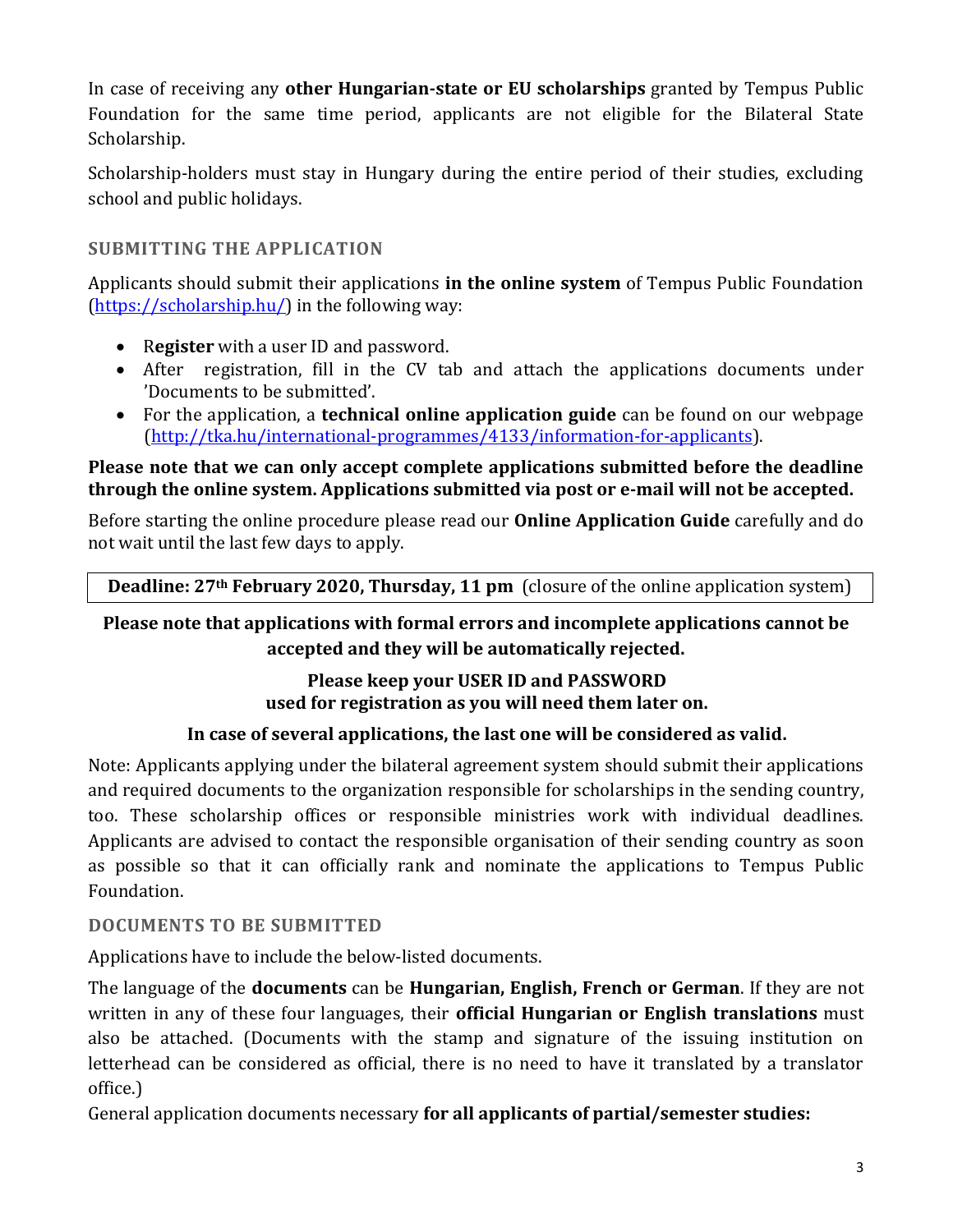- 1. Application form of Tempus Public Foundation (downloadable in the online system:) *After signing and dating the document*, it shall be uploaded scanned.
- 2.Certificate of enrolment issued by the applicant's host institution including the expected date of graduation.

Beyond the above general application documents, other documents necessary for **bachelor or master partial/semester studies:**

- 3. Motivation letter minimum 1 maximum 2 pages long
- 4. Copy of Transcript of Records
	- o for bachelor studies: copy of the Transcript of Records of the last completed semester
	- $\circ$  for master studies: copy of the bachelor's degree and copy of the Transcript of Records of the last completed semester
- 5. Proof of Hungarian language proficiency required for the completion of the studies (at least B2 knowledge, for example, a language exam certificate, or a certificate issued by the sending institution, foreign Hungarian Cultural Institute, lectorate or consul, written in Hungarian or English.)
- 6. Preliminary Acceptance Letter issued by the relevant Head of Department and International Office of a Hungarian Higher Education Institution, dated, stamped and signed on institutional letterhead with contact details. Downloadable template, please, possibly use this: [http://tka.hu/international-programmes/4133/information-for](http://tka.hu/international-programmes/4133/information-for-applicants)[applicants](http://tka.hu/international-programmes/4133/information-for-applicants)

Beyond the above general application documents, other application documents necessary **for doctoral partial/semester studies**:

- 3. Precise and detailed work plan 2-5 pages long (according to the work plan template: <https://tka.hu/international-programmes/4133/information-for-applicants> )
- 4. Copy of the highest degree/diploma
- 5. Proof of Hungarian language proficiency required for the completion of the studies (at least B2 knowledge, for example, a language exam certificate, or a certificate issued by the sending institution, Hungarian Cultural Institute, lectorate or consul, written in Hungarian or English.) Applicants for Hungarian language partial studies held by KKM-Balassi Institute make an exception since knowledge of Hungarian language is not a requirement there.
- 6. Preliminary Acceptance Letter issued by the head of an accredited Hungarian doctoral school and international office, dated, stamped, signed on institutional letterhead with contact details. (Downloadable template, please, possibly use this: [http://tka.hu/international-programmes/4133/information-for-applicants\)](http://tka.hu/international-programmes/4133/information-for-applicants)
- 7. Two Letters of Recommendation from two recognized experts in the relevant discipline with original signature, dated, stamped and/or on institutional letterhead with contact details. The signers of the Letters of Recommendations cannot be the same as of the Preliminary Acceptance Letter. Recommendations older than 6 months cannot be accepted.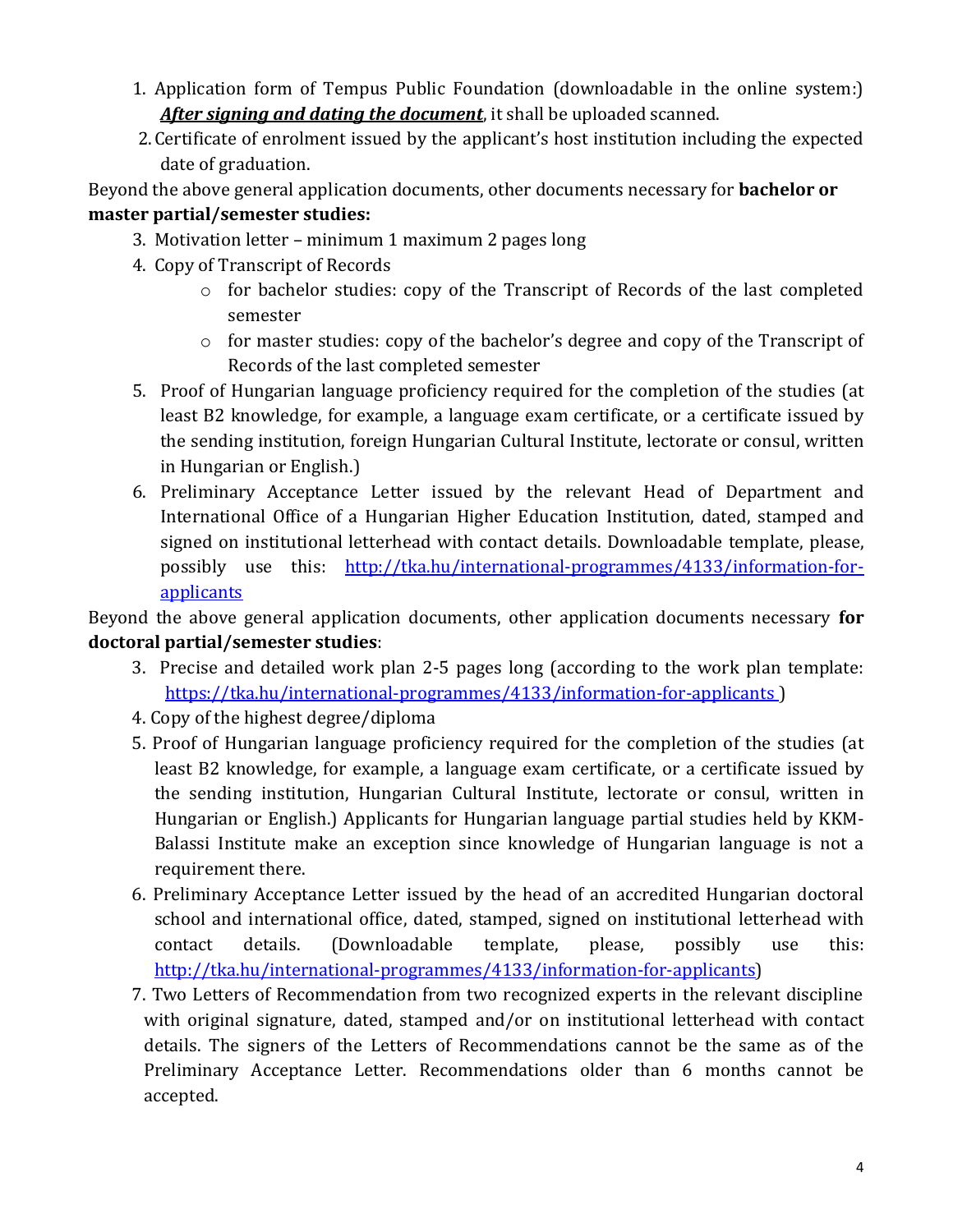## **ART SCHOLARSHIPS**

Applicants for **art scholarships** must attach the following **supplementary** documents uploaded in the field **'Other documents':** 

- Fine and applied artists: the link of the webpage of 5 works of art ("portfolio") indicating the date of creation.
- $\rightarrow$  Performing artists: the link of the webpage of 3 performances of different styles.

Fine, applied and performing artists may be required by the host university to submit a more detailed portfolio or to take part in an entrance exam before a scholarship is granted.

**Applicants to Liszt Academy of Music (LFZE),** before preparing and submitting their application, should contact the International Department of the Academy for detailed information on specific opportunities and also ask for a Letter of Invitation. Contact e-mail: [international.office@lisztakademia.hu,](mailto:international.office@lisztakademia.hu) phone: +36 1 462 4616.

The Acceptance Letter must be signed by the Head of Institution and the Head of Department. Letters signed only by department teachers are not accepted.

Applicants should also send their application to Liszt Academy of Music before 15 April besides submitting it to Tempus Public Foundation and – depending on the type of scholarship and programme – they have to send a portfolio (for further information applicants should contact the Academy). Applicants should indicate on the application form that they applied for a Bilateral State Scholarship to Tempus Public Foundation at the same time.

#### **APPLICATION PROCEDURE**

The Hungarian party first examines the applicants' eligibility, then evaluates applications nominated and ranked by partner offices, as well as individually submitted applications.

After a formal assessment carried out by Tempus Public Foundation, formally correct applications will be evaluated professionally along the requirements listed in the Call for applications.

Preference is given to applicants nominated by their sending relation in the selection procedure.

Any kind of undue influence on the professional evaluation or the application procedure causes immediate exclusion from the selection procedure.

Scholarships are granted by the Board of Trustees of Tempus Public Foundation in the name of the Minister responsible for higher education in Hungary.

All applicants (and, in case of nomination, the national/territorial partner offices, too) will be informed of the final result of the application (awarded scholarship/waiting list/rejection) electronically (in special circumstances, by post, too) by Tempus Public Foundation. At the same time, successful applicants will be provided with information concerning the terms and conditions needed to organise their stay in Hungary, in May-June 2020. Tempus Public Foundation informs the host institute, as well.

There is no appeal to the decision.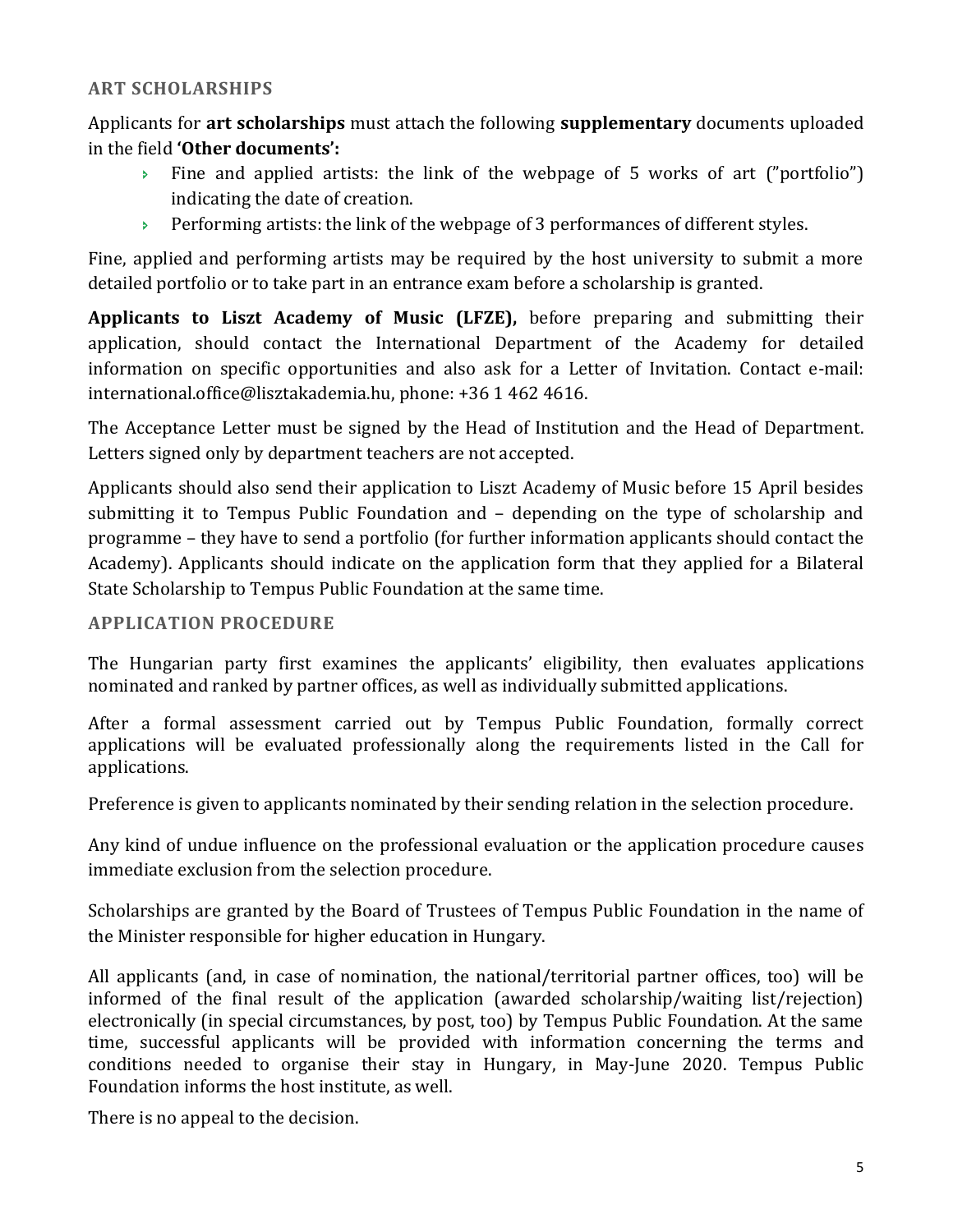#### **SCHOLARSHIP RATES**

The scholarship is paid by the receiving higher education institution to the scholarship-holder.

Bachelor and Master partial/semester studies:

Stipend: 43 700 HUF/month (not covering the cost of living)

Accommodation: student hostel accommodation depending on the capacity of the university, paid by the scholarship-holder

Doctoral partial/semester studies:

Stipend: In 1<sup>st</sup> and 2<sup>nd</sup> year 140 000 HUF/month; in 3<sup>rd</sup> and 4<sup>th</sup> year 180 000 HUF/month (not necessarily covering the cost of living)

Accommodation: student hostel accommodation depending on the capacity of the university, paid by the scholarship-holder.

The costs of the study programme are covered by the Hungarian State.

Scholarship-holders who are nominated by their sending relation from the **Czech Republic, Poland and the Slovak Republic receive their stipend from their sending relation**. Hence, the amount of their stipend is set by the respective scholarship offices of these countries.

Travel expenses to Hungary, within Hungary and back to the country of origin are not covered by Tempus Public Foundation.

#### **FURTHER INFORMATION ON FINANCIAL PROVISIONS**

In case of receiving any **other Hungarian-state or EU scholarships** granted by Tempus Public Foundation for the same time period, applicants are not eligible for the Bilateral State Scholarship.

The scholarship is meant to contribute to the living expenses of only one person, it does not necessarily cover all expenses during the scholarship period. Tempus Public Foundation does not provide any financial support for visa fees and any allowance for accompanying persons. Apart from the above-mentioned costs, Tempus Public Foundation cannot ensure any other allowance or support.

#### **OBLIGATIONS OF THE SCHOLAR**

Should there be any personal changes in personal data (especially change of permanent address, e-mail address, phone number), the applicant has to notify Tempus Public Foundation immediately.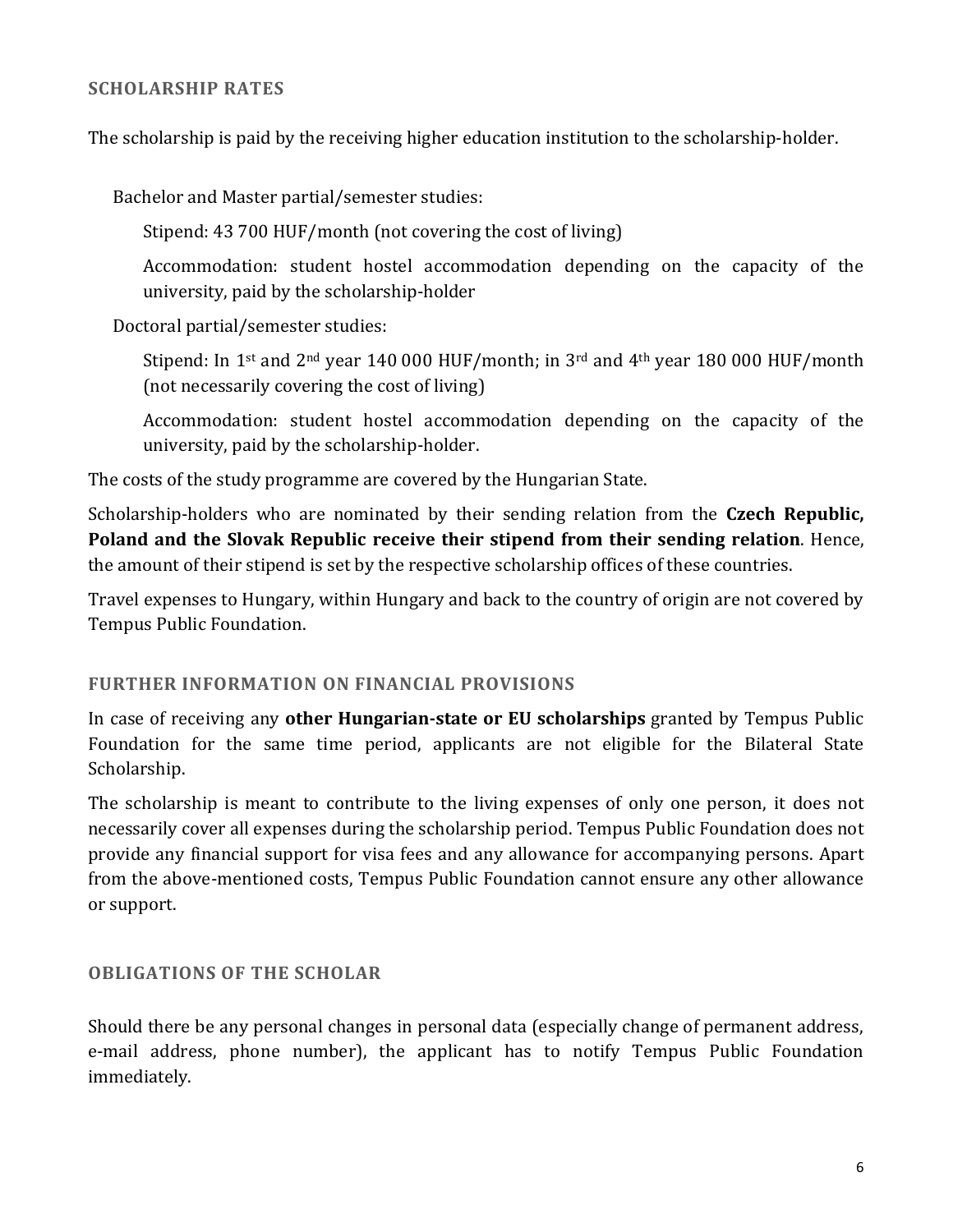## **IMPLEMENTATION PERIOD**

Scholarships have to be implemented during the academic year 2020-2021. Scholarship period can be started earliest **1st September 2020** and must be finished by **31st July 2021** at latest.

#### **RESIGNATION**

In case the applicant cannot or do not want to use the scholarship within the period approved by the decision of Tempus Public Foundation and he or she wished to postpone it to the following year, a new application needs to be submitted.

## **ENTITLEMENT TO HEALTHCARE SERVICES**

According to the rules of the European Parliament and Council Regulations 883/2004 (EC) and 987/2009 (EC), scholarship-holders who are citizens of either the European Union, EEA member countries or Switzerland are entitled to healthcare services in medical necessity during their stay in Hungary.

Healthcare services in medical necessity during their stay in Hungary are available for scholarship-holders with the European Health Insurance Card (E111). Medical necessity is determined by the physician who considers the given circumstances. Scholarship-holders should obtain the European Health Insurance Card in their home country prior to the arrival to Hungary.

Further important information: healthcare services can only be provided – according to the equal treatment principle of the European Union - by those healthcare providers that have contractual relations with the National Health Insurance Fund (NEAK). The scholarship holder has to cover the costs of those services that are provided by a private healthcare provider that has no contractual relation with NEAK.

Citizens of all other countries - who wish to stay in Hungary for more than 1 month - are covered for medical treatment in case of sudden illness by the Hungarian party. This insurance does not cover dentistry services, with the exception of urgent treatments. Health insurance covered by the Hungarian party is only available for scholarship holders under the age of 65.

#### **PUBLICATIONS**

The scholar as an author or co-author undertakes to indicate in every Hungarian or foreign publication, thesis and dissertation etc, which was partially or completely a result of the scholarship study, that it was supported by Tempus Public foundation.